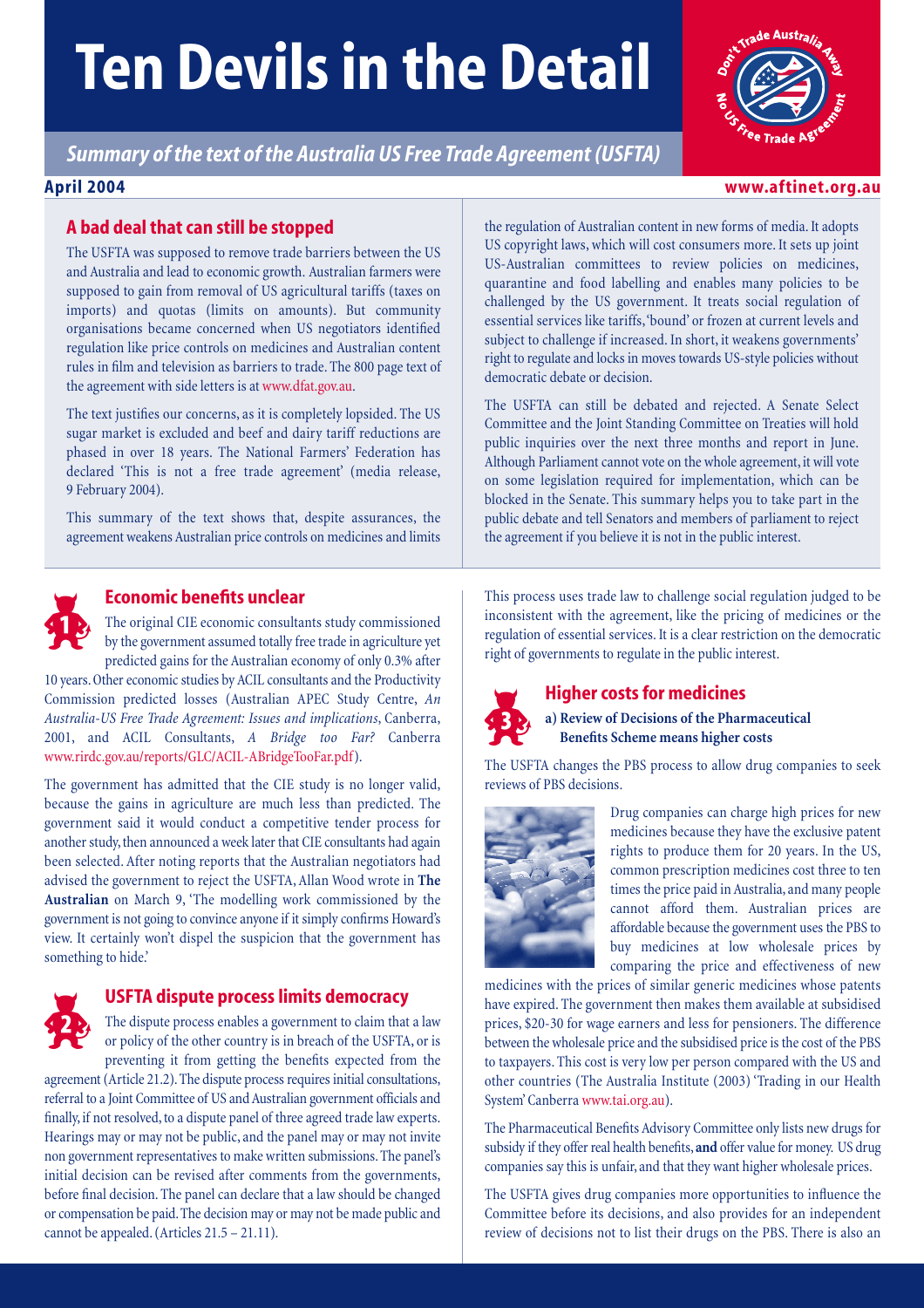opportunity for companies to apply for price adjustments after drugs have been listed (USFTA Side Letter on Pharmaceuticals).

The government says that these changes will not mean higher prices to consumers, but has been less clear about whether the cost of the PBS to taxpayers will rise. There is no doubt that drug companies will use their huge resources to argue for higher priced drugs to be listed, and for price rises after drugs are listed.



*Professor David Henry of Newcastle University has predicted that the review process 'pushes towards higher, not lower, prices.'*

(ABC Radio National PM, March 4, 2004)

US Trade Representative Robert Zoellick has reported to the US Senate that under the USFTA Australia's drug prices will rise (*Sydney Morning Herald*,'Drug costs will rise with deal: US official' March 11, 2004).

## **b) Joint US-Australia Medicines Working Group based on commercial principles**

The USFTA sets up a joint medicines working group based on the same commercial principles which contribute to the high cost of medicines in the US (Annex 2c). These principles include the 'need to recognise the value' of 'innovative pharmaceutical products' through strict intellectual property rights protection. The principles do **not** include the Australian public health goal of affordable access to medicines for all. This is completely unbalanced. The inclusion of this committee in the USFTA ensures that the US government can influence future policy and challenge it on trade grounds.

#### **c) Changes to Patent Laws could delay access to cheaper medicines**

The USFTA contains changes to patent laws that could delay access to cheaper generic medicines. These include extensions of patent periods in some circumstances, and changes which make it easier for drug companies to raise legal objections and delay the production of generic drugs (Article 17.10). In the US, drug companies have used such legal tactics aggressively. Since the PBS price control system relies on comparisons with cheaper generic drugs, delays in the production of generic drugs will contribute to price rises.

# \*

# **Extension of copyright means higher costs for libraries and education bodies**

The USFTA extends the period for which copyright payments must be made from 50 years after the death of the author to 70 years, in line with US law (article 17.4). This will be costly for libraries and educational bodies, as Australia has adopted the US copyright standard without the US's more generous rules for copying for research and education purposes.



Copyright law is supposed to provide a balance between fair rewards for authors and excessive protection which raises prices. The Australian Intellectual Property and Competition Review Committee recommended that copyright not be extended without a public inquiry. The USFTA denies us this public debate (Henry Ergas'Patent Protection an FTA complication', *Australian Financial Review*, 24 February 2004, p. 63).



# **Restrictions on Regulation of Investment and Services**

The USFTA is a 'negative list' agreement for two key areas, investment and services. All of Australia's laws and policies on investment and services at all levels of government are affected by the agreement unless they are listed as reservations. There are two annexes which list reservations:

**Annex I – 'Stand-still':** I is a list of areas where laws that do not conform to the USFTA will be allowed to remain. However, these laws are 'bound' at current levels, like tariffs, and cannot be changed, except to make them less regulatory. New regulation can be challenged by the US government on the grounds it is trade restrictive or too burdensome for business. This is a significant restriction on democracy.

**Annex II – 'Carve-out':** lists reserved areas for which governments can make new laws. However, some of these are limited. For example, health, education and welfare services are listed, but only to the extent that they are 'established or maintained for a public purpose.'



# **Less rights to review foreign investment**

US investment in Australia must be given 'national treatment', meaning it must be treated in the same way as local investment (Article 11.3). US investors cannot be required to use local products, transfer technology or contribute to exports (Article 11.9).

| 888 <b>888</b> | $\frac{1}{3} \frac{1}{9} \frac{1}{6} \frac{1}{6} \frac{1}{6} \frac{1}{6} \frac{1}{6} \frac{1}{6} \frac{1}{6} \frac{1}{6}$ | $\begin{array}{l} \frac{1}{2} \frac{1}{2} \frac{1}{2} \frac{1}{2} \frac{1}{2} \frac{1}{2} \frac{1}{2} \frac{1}{2} \frac{1}{2} \frac{1}{2} \frac{1}{2} \frac{1}{2} \frac{1}{2} \frac{1}{2} \frac{1}{2} \frac{1}{2} \frac{1}{2} \frac{1}{2} \frac{1}{2} \frac{1}{2} \frac{1}{2} \frac{1}{2} \frac{1}{2} \frac{1}{2} \frac{1}{2} \frac{1}{2} \frac{1}{2} \frac{1}{2} \frac{1}{2} \frac{1}{2} \frac{$ |  |
|----------------|---------------------------------------------------------------------------------------------------------------------------|---------------------------------------------------------------------------------------------------------------------------------------------------------------------------------------------------------------------------------------------------------------------------------------------------------------------------------------------------------------------------------------------------|--|
|                |                                                                                                                           |                                                                                                                                                                                                                                                                                                                                                                                                   |  |

Existing limits on foreign investment are retained for newspapers and broadcasting, Telstra, Qantas, Commonwealth Serum Laboratories, urban leased airports and coastal shipping. However, these limits are subject to 'standstill' and cannot be increased. The Foreign Investment Review Board (FIRB) retains the power to review investments of over \$50 million in these areas, and in military equipment, security systems, the uranium and

nuclear industries (Annex 1).

Regulation of foreign investment can only be increased for urban residential land, maritime transport, airports, media co-production, tobacco, alcohol and firearms (Annex 2).

However the threshold for FIRB review of all other investment in existing businesses has been lifted from \$50 million to \$800 million. US investment in new businesses in areas not listed as reservations will not be reviewed at all. The US government estimates that if these rules had applied over the last three years, nearly 90% of US investment in Australia would not have been reviewed (US Trade Representative,'Summary of the US-Australia Free Trade Agreement', Trade Facts, p 1, 8 February 2004). The Australian government is also proposing to extend these changes to investors from other countries. This is a massive reduction in review powers.

# **No Investor-state Complaints now but could develop later**

The government has claimed that there is no process which allows corporations to challenge laws or sue governments in the USFTA. The US wanted this process, based on the North American Free Trade Agreement model which has enabled corporations to challenge environment laws and sue governments for millions of dollars. However the USFTA **does** provide a foot in the door for such a process. If there is a 'change in circumstances' an investor can request consultations with the other government to make a complaint. The other government is then obliged to 'promptly enter consultations with a view towards allowing such a claim and establishing such procedures' (Article 11.16.1).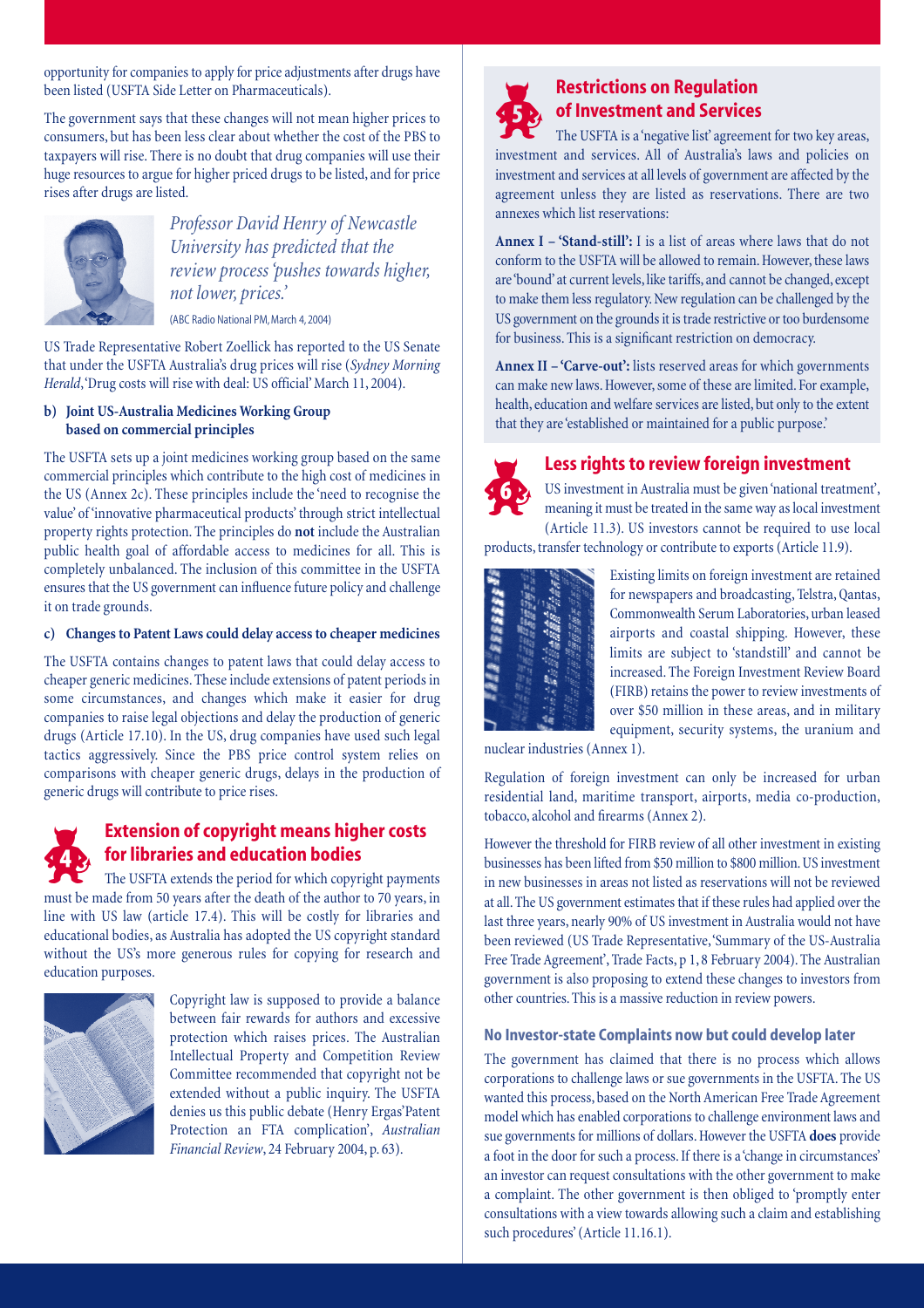

# **Less rights to regulate essential services**

'Services' include health, education, water, postal, energy and environmental services. The USFTA applies to all levels of government – federal, state and local.

The text states that the services chapter does not apply to public services (Article 10.1). These are defined as services **not**supplied 'on a commercial basis, nor in competition with one or more service suppliers'. This is the same flawed definition that has been used in other agreements, such as the WTO Services Agreement (GATS). In Australia many public services are supplied on a commercial basis or in competition with other service suppliers, including health, education, water, energy and post. Such services could be covered by the agreement, unless they are listed as reservations.

USFTA rules do not apply to subsidies or grants (Article 10.1). This protects public funding of public services from being challenged .

Australia must treat US companies as if they were Australian companies. (Article 10.2). Australia must also give full 'market access', which means no requirements to have joint ventures with local firms, no limits on the number of service providers, and no requirements on staffing numbers for particular services (Article 10.4).

Even blood services are treated as traded goods. A 2001 review by Sir Ninian Steven said that blood products should be supplied by Australian company CSL for health and national security reasons (www.nba.gov.au/pdf/report.pdf). But a USFTA side letter promises another review and commits the government to supporting US firms to be allowed to tender to provide this service.

Australia's qualifications, licensing and technical standards for services cannot be 'more burdensome than necessary to ensure the quality of the service' (Article 10.7). Regulations could be challenged by the US government on these grounds.

These obligations apply to all services unless they have been specifically reserved.

### **Services reservations**

**Annex I – 'Stand-still':** Existing laws and polices of state and local governments are listed as reservations but are 'bound' at current levels, and cannot be made more regulatory.

**Annex II – 'Carve-out':** Social welfare, public education, public training, health and child care are reserved, but only 'to the extent that they are established or maintained for a public purpose', which is not defined. If the US challenged a childcare regulation, for example, it is unclear what Australia would have to do to prove that the childcare services were 'established or maintained for a public purpose'.

*Water, energy and public broadcasting services are not listed as reservations, and are therefore included in the agreement.*

### **Water services at risk**



Water has not been excluded through any reservations, so any Commonwealth regulation of water services will have to comply with the USFTA. State and local government water services regulation will be kept at'standstill',so if they are changed the US could challenge them. Public water services may not be protected because many are delivered on a commercial basis.

#### **US backs Telstra Privatisation**

A side letter outlines the government's policy to sell the rest of Telstra. The US insisted on this letter. This issue is still being debated by the Australian

parliament as a matter of public policy, and should not be part of a trade agreement.



# **US influence on quarantine, food labelling**

New processes have been established under the USFTA which will give the US government direct input into Australian laws and policies on quarantine and technical standards, including labelling of GE food.



### **(a) Quarantine**

Two new committees have been established with representatives from both sides. The first, called the Committee on Sanitary and Phytosanitary Matters, deals with quarantine policy and processes. However, one of its objectives is 'to facilitate trade' between Australia and the US. Its functions include 'resolving through mutual consent' matters that may arise between the Parties (Article 7.4). The second committee is a

technical working group, which is also established with the objective of facilitating trade (Annex 7-A, para 1).

Australia's quarantine regulations should be made on a scientific basis in the interests of Australia, not as part of a trade dialogue with a much more powerful country. The promotion of trade and the quarantine protection of Australia's environment, crops and livestock are separate roles which should not be combined.

#### **(b) Genetically Engineered food labelling laws and crop regulation**

The US does not have labelling of GE food, has challenged EU labelling laws through the WTO and identified Australian labelling laws as a barrier to trade. The USFTA requires Australia and the US to give 'positive consideration' to accepting the other party's technical regulations as equivalent to their own, and to give reasons if they do not (Article 8.5).

Australia must give US representatives the same rights as Australians to participate in the development of Australia's standards and technical regulations. The USFTA even states that the Australian government will recommend that Australian non-governmental bodies should also let US government representatives have the same rights as Australian citizens to participate in Australian NGO processes for developing standards for Australia (Article 8.7).

These changes to processes and procedures for regulation of quarantine and GE regulation give the US a formal role in Australia's policy. It ensures that trade obligations to the US will be high on the list of priorities when regulations are being made.

#### **(c) Environment**

There is a general clause stating that Australia and the US will be able to make laws that are necessary to protect human, animal or plant life or health. However, these laws must not be a 'disguised restriction on trade in services' (Article 22.1 incorporating GATS Article XIV).

Both Australia and the US have committed to encouraging the development of 'flexible, voluntary and market-based mechanisms' for environmental protection (Article 19.4). Since much environmental regulation is not and cannot be voluntary or market based, this is an extraordinary statement to have in a trade agreement. Fortunately the statement cannot be enforced through the disputes process, which only applies to environment laws if a government fails to enforce its own laws (Article 19.7.5).